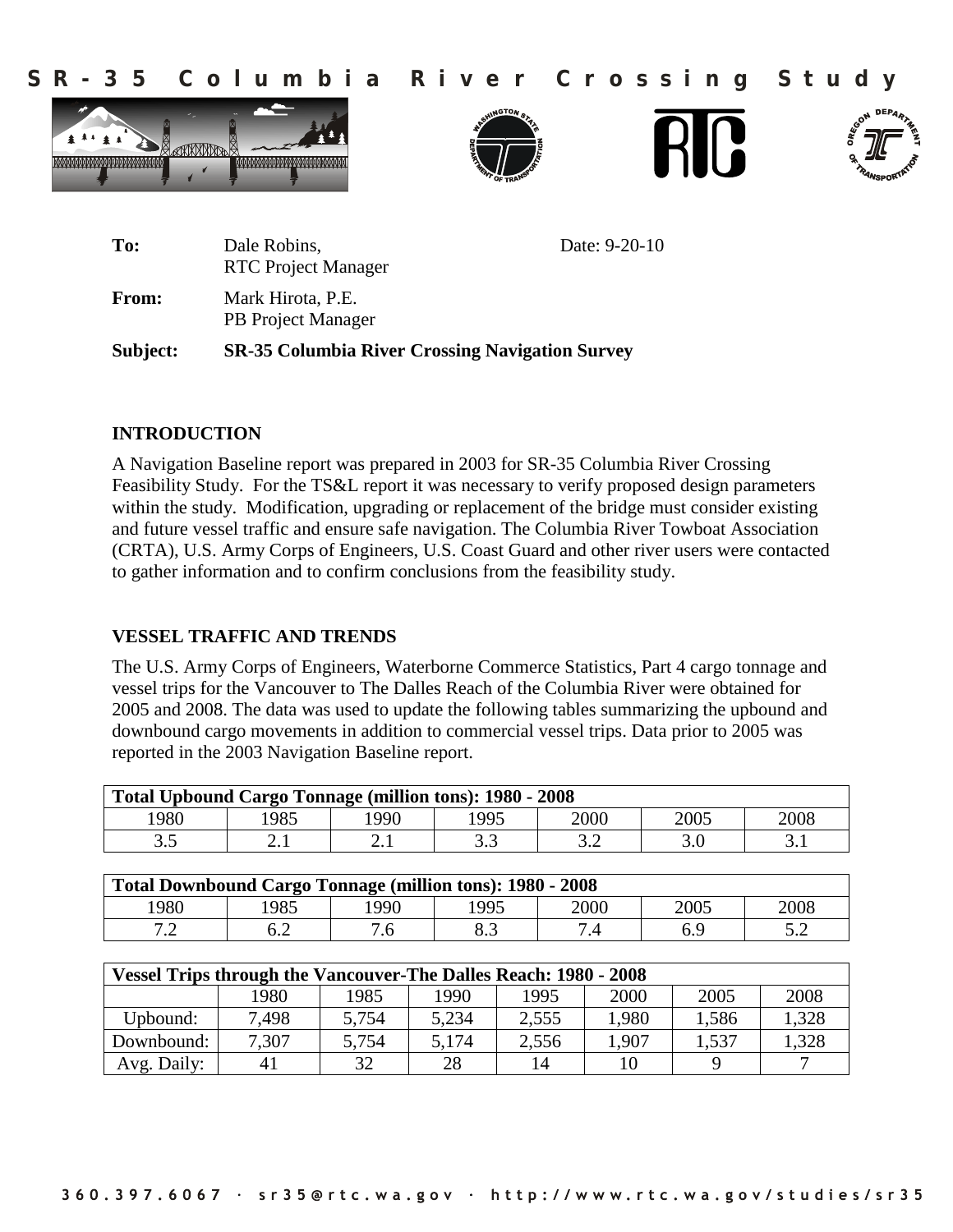Compared to available data reported in the 2003 SR-35 Columbia Crossing report, the cargo volumes and vessel traffic have not increased.

# **VERIFICATION OF PROPOSED BRIDGE CLEARANCE WITH USERS**

Existing navigation conditions has not experienced a significant change since 2003. In July 2009, a fuel barge grounded downstream of the bridge on a shoal that has accumulated at the mouth of Hood River, however, it was reported that the vessel was outside of the navigation channel and the incident was attributed to pilot error. According to river users, the existing channel provides enough width for vessel traffic but encroachment of sediment could be a problem in the future. A wider horizontal clearance could introduce the possibility of pilots taking a different approach angle to the bridge opening. According to the Portland District Corps of Engineers there are no current plans for changing the location of the authorized navigation channel.

## Vertical Clearance

Existing conditions of SR-35 (Hood River Bridge) indicate a 67 feet vertical clearance when closed relative to the normal Bonneville pool elevation of 73 feet Mean Sea Level (MSL). The proposed vertical clearance for the new bridge is 80 feet above the full pool elevation of 77 feet MSL. This was confirmed with river users as being adequate and it was noted from CRTA that the bridges upstream have a 79 feet vertical clearance. Cranes, sailboats or tour ships with high clearances rarely navigate the channel with the typical traffic users being barges. Lampson International cranes can reach 130 feet but clearances this high would not be practical and an 80 feet vertical clearance was stated as manageable by Lampson because they can ship the cranes in parts.

## Horizontal Clearance

The existing bridge at Hood River has a horizontal clearance of 246 feet. A horizontal clearance of 450 feet is proposed for the new bridge. It was noted from CRTA that the existing clearance is inadequate and two tows cannot pass the bridge opening at the same time. The navigation channel and the bridge opening are not lined up with the westerly winds and it is difficult for tows to safely transit with the 246 feet clearance. According to the CRTA, two-way traffic would account for approximately ⅓ to ½ of the traffic, but the existing opening is currently limited to one-way traffic. A horizontal clearance of 450 feet was acceptable to the river users contacted. The wider clearance addresses safety concerns and the possibility of two-way traffic.

# **CONCLUSION**

The CRTA, U.S. Army Corps of Engineers, U.S. Coast Guard and other river users were contacted and verified that information in the 2003 Navigation Baseline Report is still valid. The recommended horizontal clearance is 450 feet and the vertical clearance is 80 feet above the full pool elevation of 77 feet MSL.